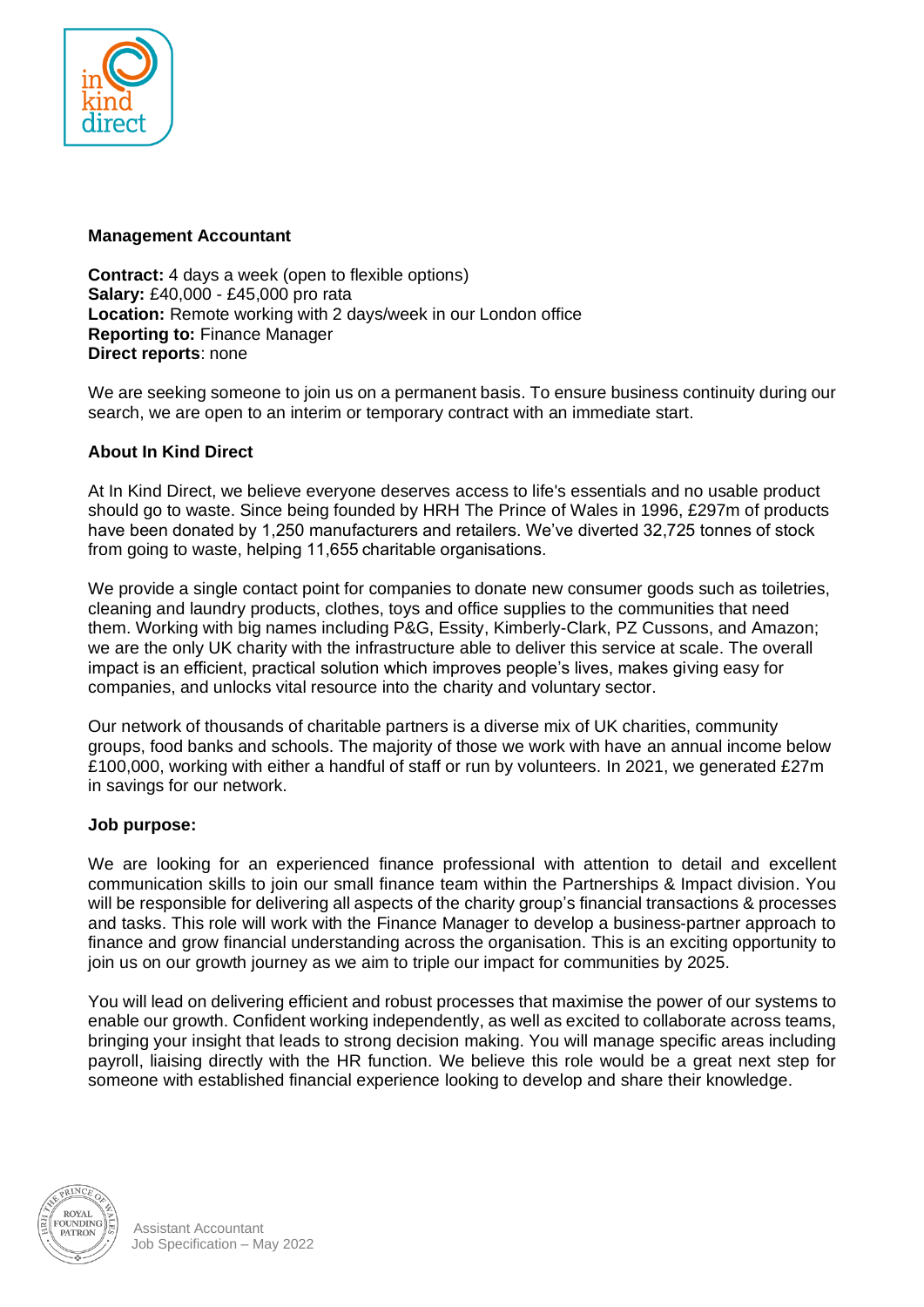

# **Key Responsibilities:**

## **Management Accounts & Treasury support (50%)**

- Preparation of management accounts including comparison with budget and forecasting.
- Updating and monitoring budgets and cashflow, working as a business partner to teams to advise and challenge.
- Support the smooth running of projects with accurate and timely financial information, helping ensure any funder requirements are met.
- Work with the Finance Manager to prepare the charity's group & entity annual accounts and support the annual audit process.
- Responsible for updating and maintaining the IKD group chart of accounts.
- Responsible for developing financial reports, using e.g. JET/MS power BI

### **Transaction processing, VAT & Inventory records (25%)**

- Input and maintain accurate financial records, including:
	- o All income including grants, donations and ecommerce charges
	- o Banking records across the Group and associated allocation of funds
	- o Compliant donation recording to meet any funder requirements.
	- o All assets, debtors, creditors, accruals, and prepayments.
	- o Sales invoices, BACS reconciliation and payment journals.
	- $\circ$  Ensuring all month and year-end procedures are followed and regularly reviewed.
	- o Intercompany reconciliation across the IKD Group.
- Responsible for the group VAT accounting and returns
- Responsible for maintaining fixed asset and inventory list with depreciation calculations.

## **Process improvement and organisational planning support (15%)**

- Assist with the preparation of the annual budget and long-term strategic planning.
- Lead on the continual review of financial processes to achieve time-savings and ensure compliance with accounting and data regulation.
- Power user of financial systems, championing their development and process automation
- Support organisational forecasting to support robust decision making and resource planning. Working with staff across the organisation to offer guidance and insight.

## **Payroll and pension (10%)**

- Responsibility for payroll, pension administration and benefit management.
- Liaise with HR function to ensure processes are robust and timely.